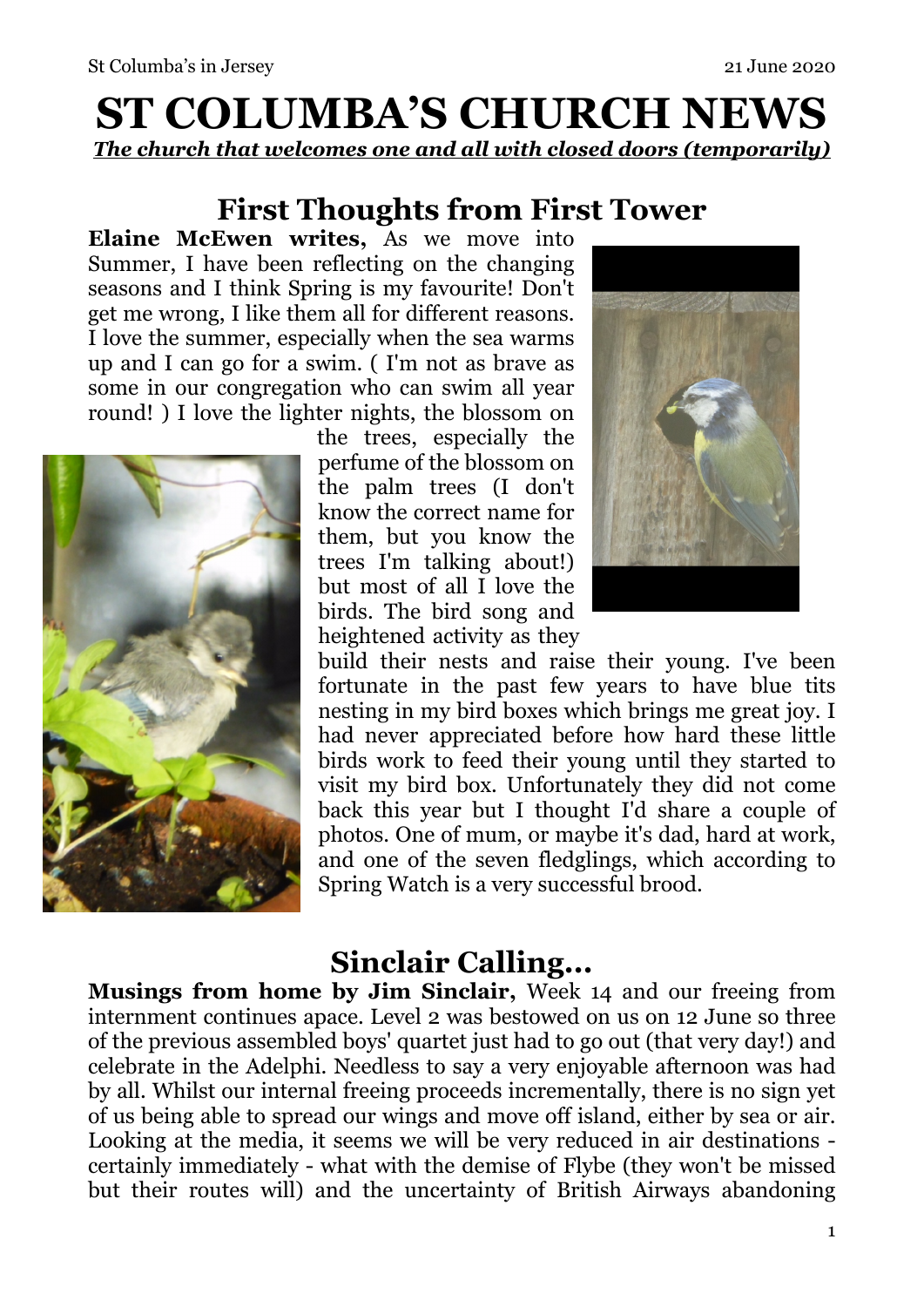Gatwick. Will BA abandon Jersey completely or shall we get flights restored to Heathrow? Family matters advance apace too. The weans spent Thursday morning here doing their schoolwork as mummy Kelly had an extra shift in the Dermatology Clinic at the hospital. Looking at their schoolwork, I was amazed at how advanced it is in comparison to my schooldays. Brody is in year 2 at La Moye which is the equivalent of primary 3 in Scotland. In primary 3, I don't remember getting lessons punctuating whole passages. Their English is so far advanced as is their vocabulary - like all other kids in Jersey. Arithmetic/Maths too, he knows all about dodecahedrons etc, we never got that at primary school, we had to wait to high school for stuff like that. The greatest news is the weans slept over last Saturday and yes, there were cuddles. The Editor wondered if there will be photos. Of course there will be, see below. So, all is well with the world, well ours anyway, the rest of it is going to pot.

#### **Blair Country**

**Sam Blair writes,** Dear all, this view was captured on a very still night last week and shows the perfect outline of Sark with Guernsey off to the left. I don't think I have ever seen the other islands looking so clear – even Alderney was clearly visible, albeit to the right of everything in this photo. Combined with an incredible sunset, it really did make for an absolutely wonderful picture. Until next week – Sam x

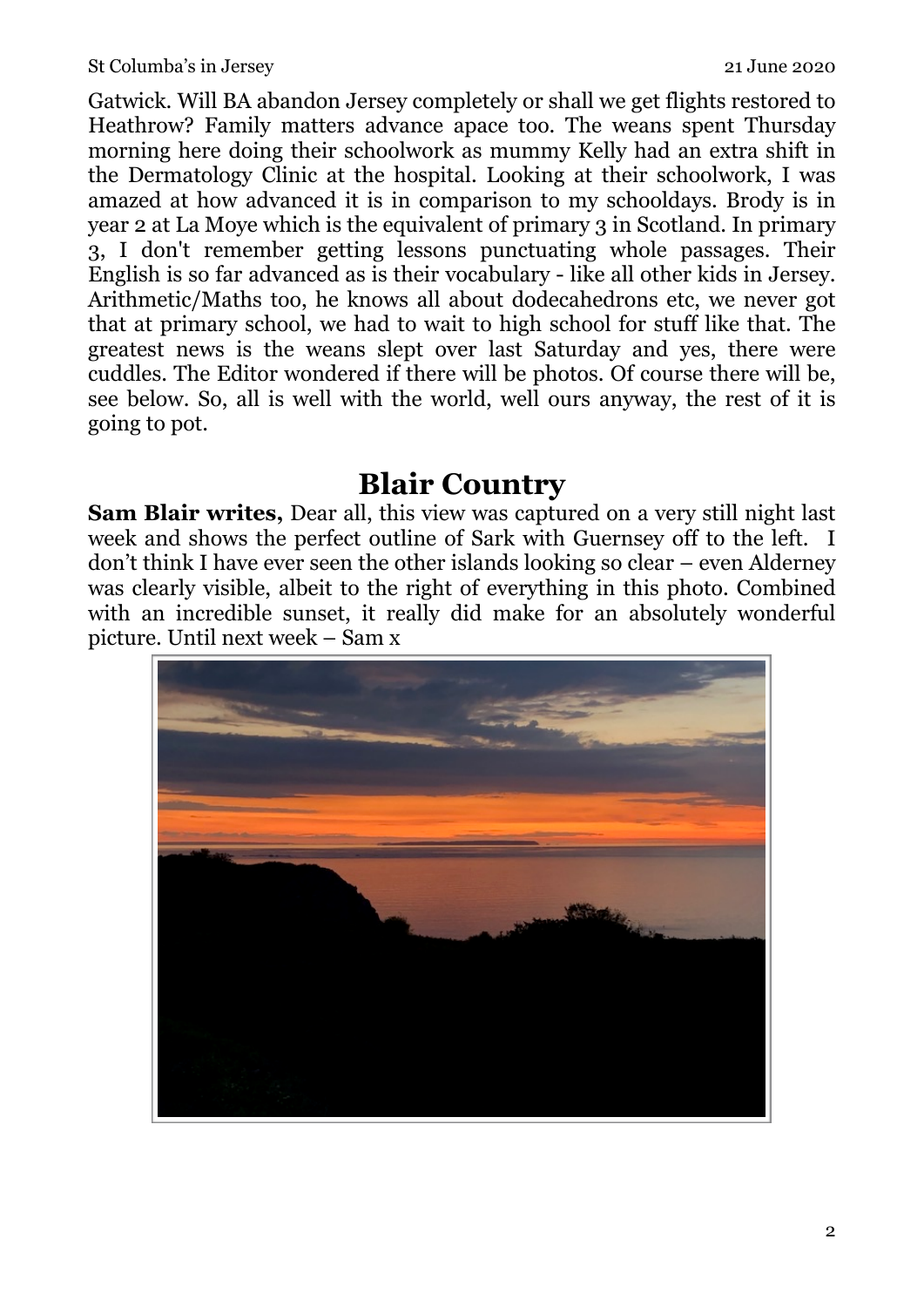## **Classifieds**

**Columba Kids! -** A new twenty-minute online church for children. Contact our minister for how to join!

**Online communion - 28th June @ 11am - Please bring your own bread /** cracker and wine or grape or any other juice.

## **Competition News**

Some excellent entries this week, though only one that was completely correct. Thanks everyone who entered, it's great hearing from you. This weeks winner? Caroline Ludlow. Outstanding again from the champ.

Answers: 1. Iona Abbey, 2. Charlotte Church, 3. Notre Dame, 4. Kirk, 5. St Basil's Cathedral, Red Square, 6. Churchill, 7. Italian Chapel, Orkney (built by Italian POW's), 8. Abbey Road, 9. St. Paul's Cathedral, 10. Mont St. Michel

## **This Week's Competition**

After week's of sunshine, the past week has been, well, mixed. Therefore, the answer to each question below is a type of weather.

- 1. Compo, Clegg and ? (5 letters),
- 2. The name of the prince who ruled Monaco for 56 years.
- 3. \_\_\_\_\_\_ Bay, a city in Ontario, Canada (7 letters)
- 4. Trinidad's Brian Lara, Barbados' Sir Garfield Sobers and Antigua's Sir Viv Richards are all examples of a ? (6 letters)
- 5. First name of Mrs Rodwell (nee Platt and Tilsley). She had a long-running feud with her mother-in-law, married a serial-killer, was kidnapped, was driven into a canal and has also been imprisoned. She has also been betrayed on numerous occasions over the past 45 years.
- 6. "The first time  $\_\_$  (1, 3) a jogger smiling, I will consider it": Joan Rivers.
- 7. Name of pop group that sang Love is All Around on soundtrack to the film Four Weddings and a Funeral.
- 8. Surname of Peter, Jon and Dan.
- 9. "\_\_\_\_ (4 letters) to the Chief": personal anthem of the US President, often played by a military band when the President makes a public appearance.
- 10. Failed to hit target (6 letters)

#### **Poets Corner**

**Dylan Green (aged 13) writes,** the following poem is writing by Dylan Green. It is a prize-winner in the National Trust Jersey competition. Dylan is the grandson of this week's competition winner.